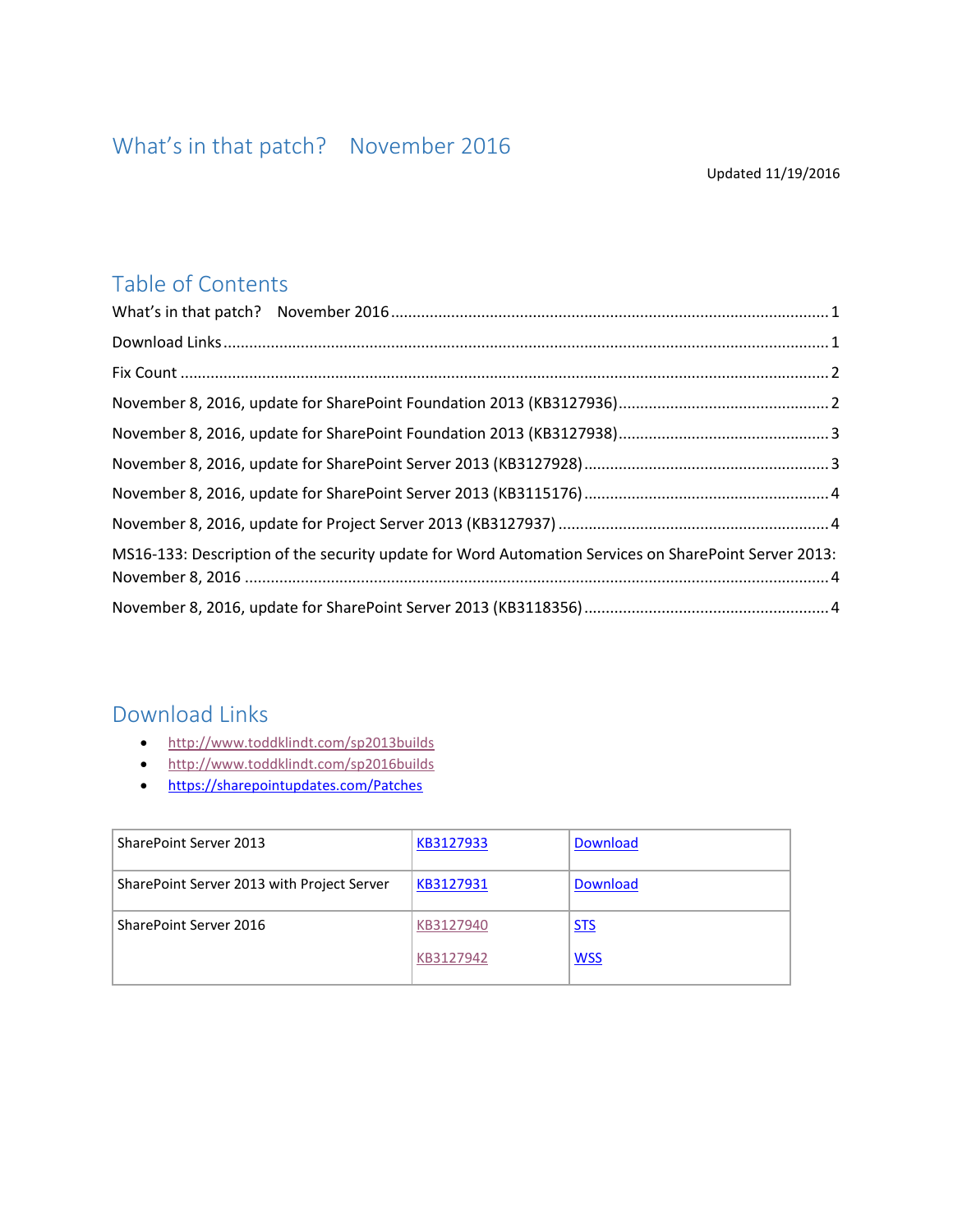#### <span id="page-1-0"></span>Fix Count

**KB**

| November 8, 2016, update for SharePoint Foundation 2013 (KB3127936)          | 9         |
|------------------------------------------------------------------------------|-----------|
| November 8, 2016, update for SharePoint Foundation 2013 (KB3127938)          | 1         |
| November 8, 2016, update for SharePoint Server 2013 (KB3127928)              | 15        |
| November 8, 2016, update for SharePoint Server 2013 (KB3115176)              | 1         |
| November 8, 2016, update for Project Server 2013 (KB3127937)                 | 3         |
| MS16-133: Description of the security update for Word Automation Services on |           |
| SharePoint Server 2013: November 8, 2016 (KB3127927)                         | 1         |
| November 8, 2016, update for SharePoint Server 2013 (KB3118356)              | 1         |
|                                                                              | <b>31</b> |
| October 11, 2016, update for SharePoint Server 2016 (KB3118372)              | 21        |
| October 11, 2016, update for SharePoint Server 2016 (KB3118376)              | 4         |
|                                                                              | <b>25</b> |
|                                                                              |           |

# <span id="page-1-1"></span>November 8, 2016, update for SharePoint Foundation 2013 (KB3127936)

- This fix allows admins to change the way that the URLs are normalized in the crawler. By default, the case is preserved. With this fix, the admins can choose to have case-insensitive URLs, so URLs that only differ in case will be considered the same.
- User profiles are migrated incorrectly during [WSSSync.](https://msdn.microsoft.com/en-us/library/office/microsoft.office.project.server.library.wsssync_di_pj14mref.aspx)
- Accessibility issue for the style gallery within the ribbon.
- In Chrome, when there's nothing in the <li> element, the cursor jumps in the Content Editor Web Part.
- After you add the Table Binding object on matrix, Excel 2013 crashes if the source is already bound and then converted to matrix.
- When you try to add a database to an availability group, there's no logic to check whether the database is already backed up. This results in taking redundant backups.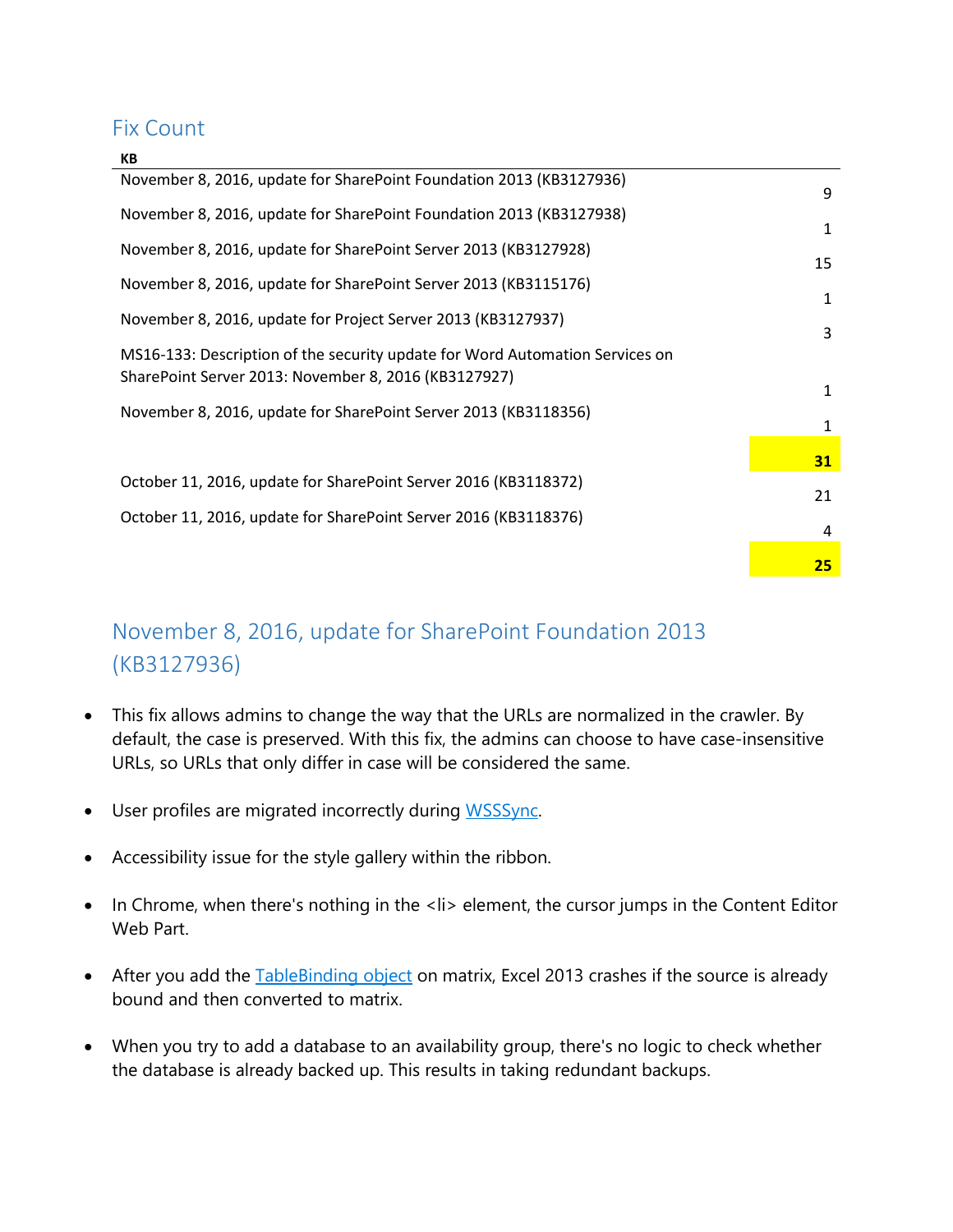- If a large list has many items that have uniquely-defined permissions, list view pages take a long time to display results.
- An error occurs when you unpublish a document with the last published version.
- Fixes an issue in which the Access Control Lists (ACLs) in a site are updated when you change the permission level title.

## <span id="page-2-0"></span>November 8, 2016, update for SharePoint Foundation 2013 (KB3127938)

 Translates five time zone names which are added recently in multiple languages in SharePoint 2013.

### <span id="page-2-1"></span>November 8, 2016, update for SharePoint Server 2013 (KB3127928)

- This fix allows admins to change the way that the URLs are normalized in the crawler. By default the case is preserved. With this fix the admins can choose to have case-insensitive URLs so that URLs that only differ in case will be considered the same.
- Improves translation of newsfeed description text in German to make sure that the meaning is accurate. Also translates new Taxonomy messages in multiple languages in SharePoint 2013.
- Introduces a new Out of the Box (OOTB) managed property DocumentLink for supporting Multi-Purpose Internet Mail Extension (MIME) file path search in folders.
- Introduces a new drop-down menu with options **Edit** (in native client), **Edit in browser** and **Download** that works across all major browsers in search result page of SharePoint 2013.
- Fixes the following issues:
- User profiles are migrated incorrectly during [WSSSync.](https://msdn.microsoft.com/en-us/library/office/microsoft.office.project.server.library.wsssync_di_pj14mref.aspx)
- Accessibility issue for the style gallery within the ribbon.
- Pinned and reused terms are left behind in the orphaned term store and cannot be removed.
- Fixes an issue that limits community member count to 20 members.
- Allows usage of custom result source GUID for remote SharePoint search and people search.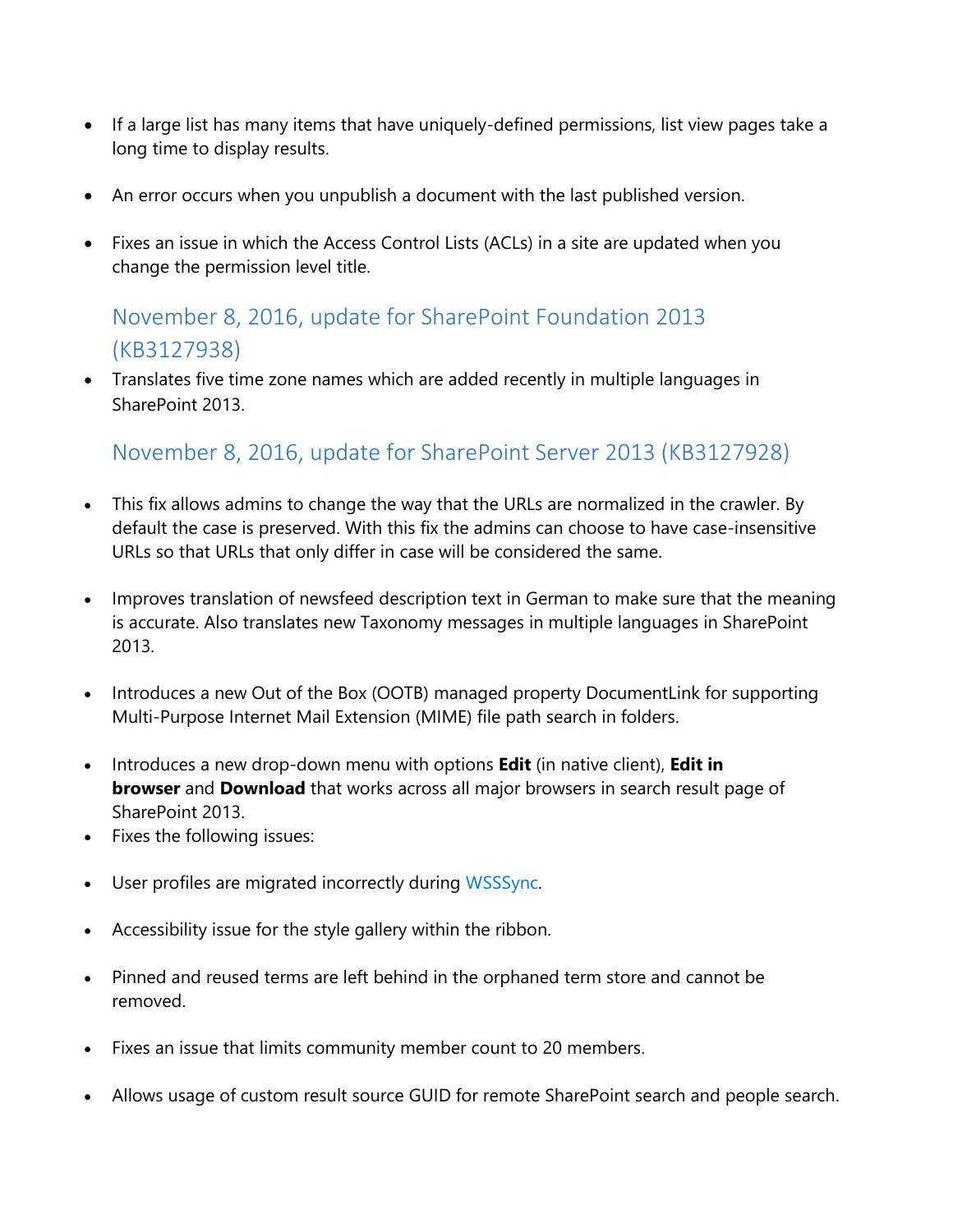- An error occurs when you create navigation link from one site collection pointing to another site collection URL when the first site collection name is the prefix of the second one. For example, adding navigation link from any page of site collection "foo" to "/sites/foobar/...".
- Crawling content by using custom connectors may cause Title managed property to be populated incorrectly.
- Improves robustness of parsing documents by using IFilters when the document contains embedded resources.
- You cannot create new document set with date in the local format when you are using regional setting other than the date-format MM/DD/YYYY.
- You do not correctly escape quotation mark when a list item is exported from Preservation Hold list.

<span id="page-3-0"></span>November 8, 2016, update for SharePoint Server 2013 (KB3115176)

No Microsoft KB notes available

<span id="page-3-1"></span>November 8, 2016, update for Project Server 2013 (KB3127937)

- Tasks, resources, or assignments, which are created, for example, with client-side object model (CSOM), and use the same UID as the Project UID, cannot be edited in Project Web App (PWA).
- Making changes to timesheet lines may change the TASK PUBLISHED UID field of other timesheet lines.
- List properties such as MSPWAPROJUID were not set as expected. Therefore, accessing these properties returns NULL.

## <span id="page-3-2"></span>MS16-133: Description of the security update for Word Automation Services on SharePoint Server 2013: November 8, 2016

 This security update resolves vulnerabilities in Microsoft Office that could allow remote code execution if a user opens a specially crafted Office file. To learn more about these vulnerabilities, see [Microsoft Security Bulletin MS16-133.](https://technet.microsoft.com/library/security/MS16-133)

#### <span id="page-3-3"></span>November 8, 2016, update for SharePoint Server 2013 (KB3118356)

• After you add the Table Binding object on matrix, Excel 2013 crashes if the source is already bound and then converted to matrix.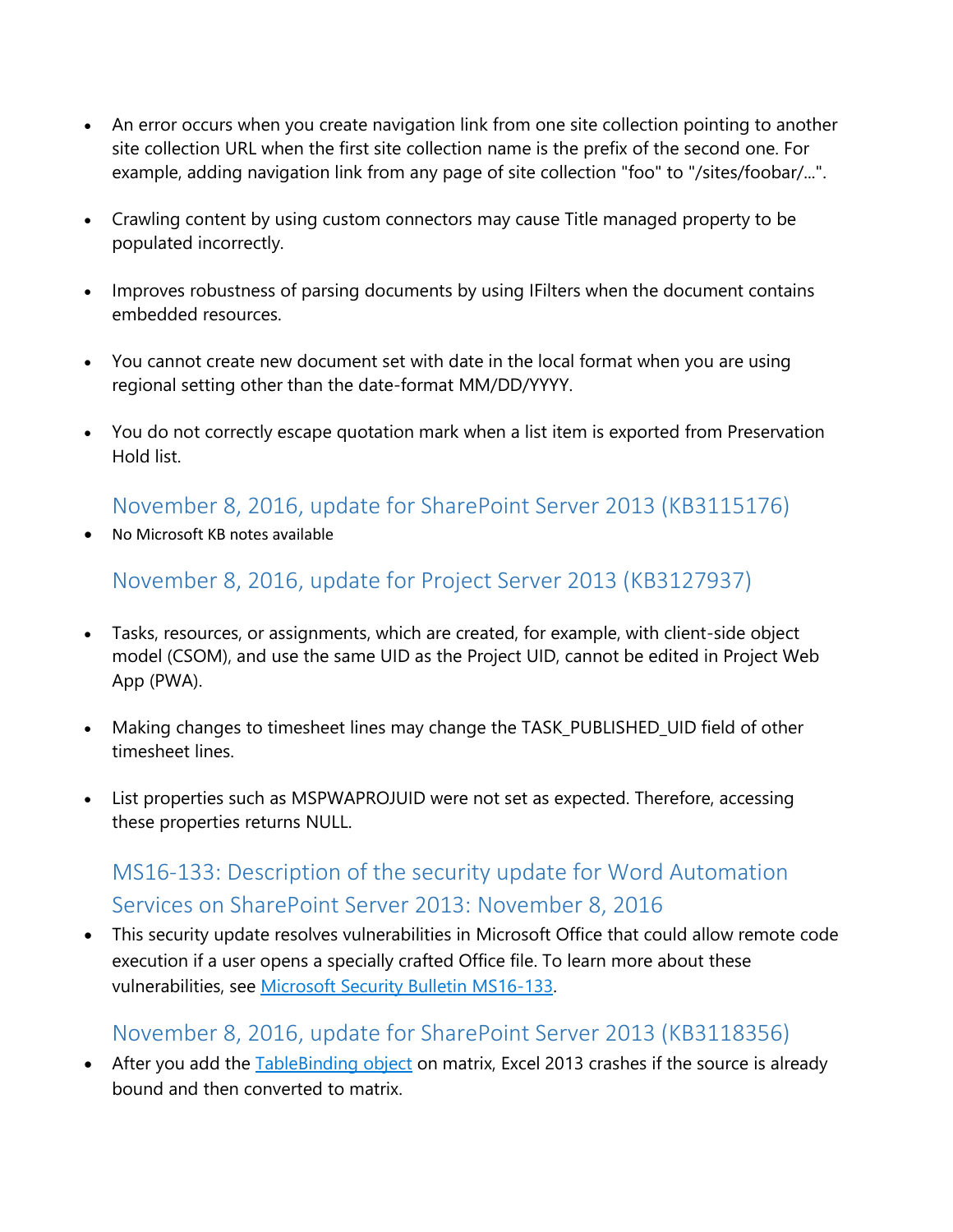### November 8, 2016, update for SharePoint Server 2016 (KB3127940)

This public update delivers the first feature pack (Feature Pack 1) for SharePoint Server 2016 that contains the following features:

- Administrative Actions Logging
- MinRole enhancements
- SharePoint Custom Tiles
- Hybrid Auditing (preview)
- Hybrid Taxonomy (preview)
- OneDrive API for SharePoint on-premises
- OneDrive for Business modern experience (available to Software Assurance customers)

The OneDrive for Business modern user experience requires an active Software Assurance contract at the time that it is enabled, either by installation of the public update or by manual enablement. If you don't have an active Software Assurance contract at the time of enablement, then you must turn the OneDrive for Business modern user experience off. See New features [included in the November 2016 Public Update for SharePoint Server 2016 \(Feature Pack 1\)](https://go.microsoft.com/fwlink/?linkid=832679) for more information.

The time it took to patch and upgrade to the **[September 2016](https://support.microsoft.com/kb/3118289)** and **[October 2016](https://support.microsoft.com/kb/3118372)** public updates was much longer than usual. This has been fully fixed for the November 2016 public update by refactoring how we package the updates.

If you haven't installed the September 2016 or October 2016 public update, you can expect patching and upgrade to the November 2016 public update to take the same time as usual. If you have installed the September 2016 or October 2016 public update, you can expect patching to the November 2016 public updates to still take longer than usual as we convert the files installed by those updates into the new packaging format. As soon as that's complete, you can expect patching to future public updates to take the same time as usual.

- Improves performance when you use Content Search Web Part in Internet Explorer.
- Updates translations of hashtag in Danish to make sure that the meaning is accurate in SharePoint Server 2016.
- Translates some terms in multiple languages to make sure that the meaning is accurate.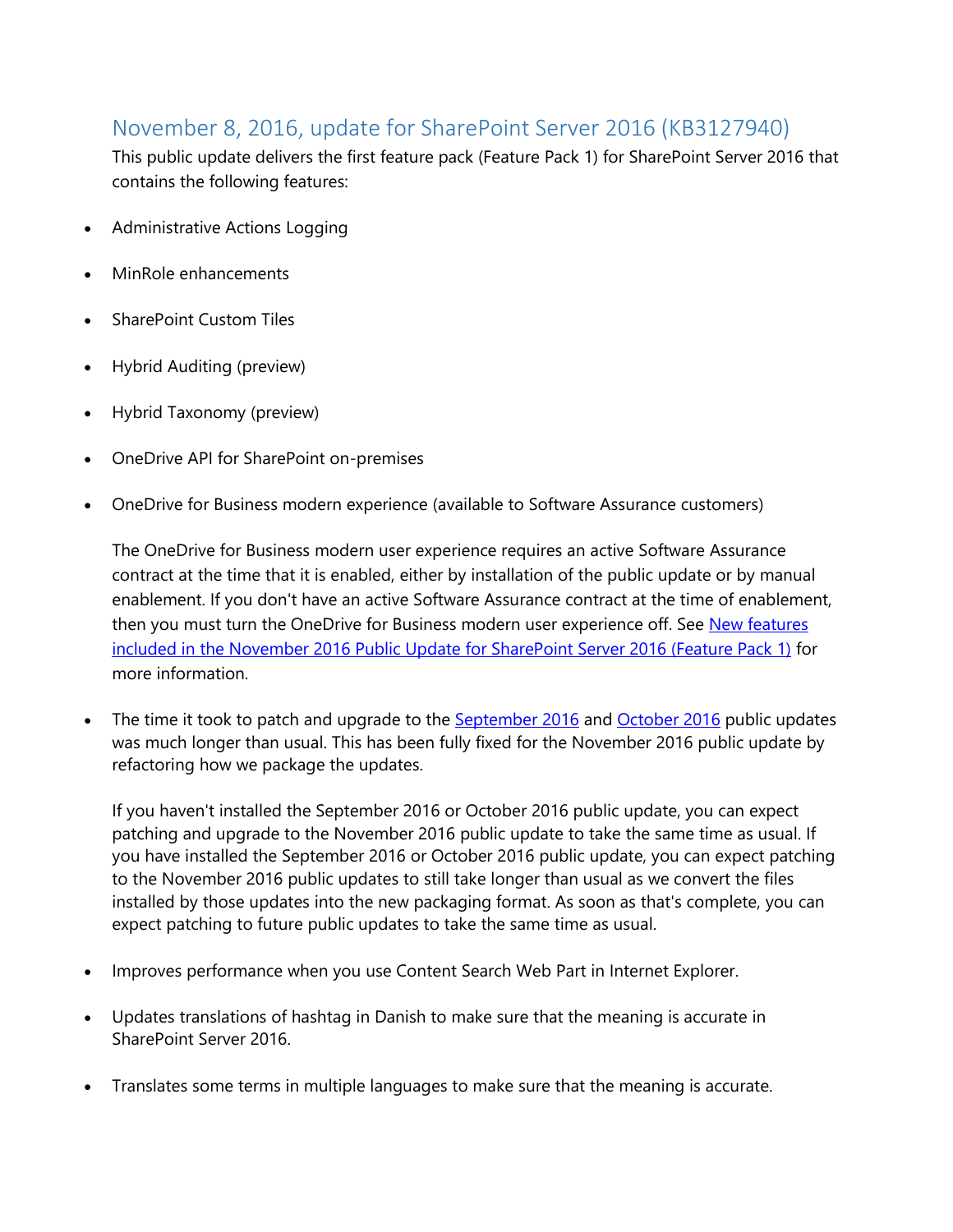- Enables query logging to record original query text.
- Adds a new feature to allow recall to be excluded from the link update group of search indexes which may contain unrelated content based on your queries.
- Search results aren't ranked correctly for certain queries and result sets.
- Fixes the following issues:
	- $\circ$  URLs that are copied from a search result page are invalid if multiple consecutive white spaces are included.
	- o The Alert Me link can't be hidden through PowerShell.
	- o Performance issue when you connect to a SharePoint Server 2010 Web Front End (WFE) server by using a SharePoint Server 2013 search backend.
	- $\circ$  If you add a custom search vertical on a SharePoint team site, the default search verticals, such as Everything and People, disappear from the search settings. Meanwhile, this update also adds the possibility of inheriting search verticals from the parent team site.
	- o You can't request or get refiners through a remote SharePoint search result source.
	- o After you upgrade from SharePoint Server 2013 to SharePoint Server 2016, Excel Web Parts that are created in SharePoint Server 2013 can't be loaded.
	- o When you use Chinese taxonomy refiners to search items on a SharePoint Server 2016 site, the search appears broken.
	- o When you select a refiner, incorrect recall occurs if the Search UI language and the document language are mismatching.
	- o Managed account password change fails after you have [KB3167679](http://support.microsoft.com/kb/3167679) and [KB3177108](http://support.microsoft.com/kb/3177108) installed.
	- $\circ$  In certain circumstances, an error page is displayed when you browse to an ASPX page that has a code block, despite an appropriate PageParserPath element in the web.config file. The error message that resembles the following is logged to ULS:

System.Web.HttpException: Code blocks are not allowed in this file.

 $\circ$  If the search result source references the request URL, the sitemap generation fails for a SharePoint Publishing site collection (the Search Engine Sitemap job fails).